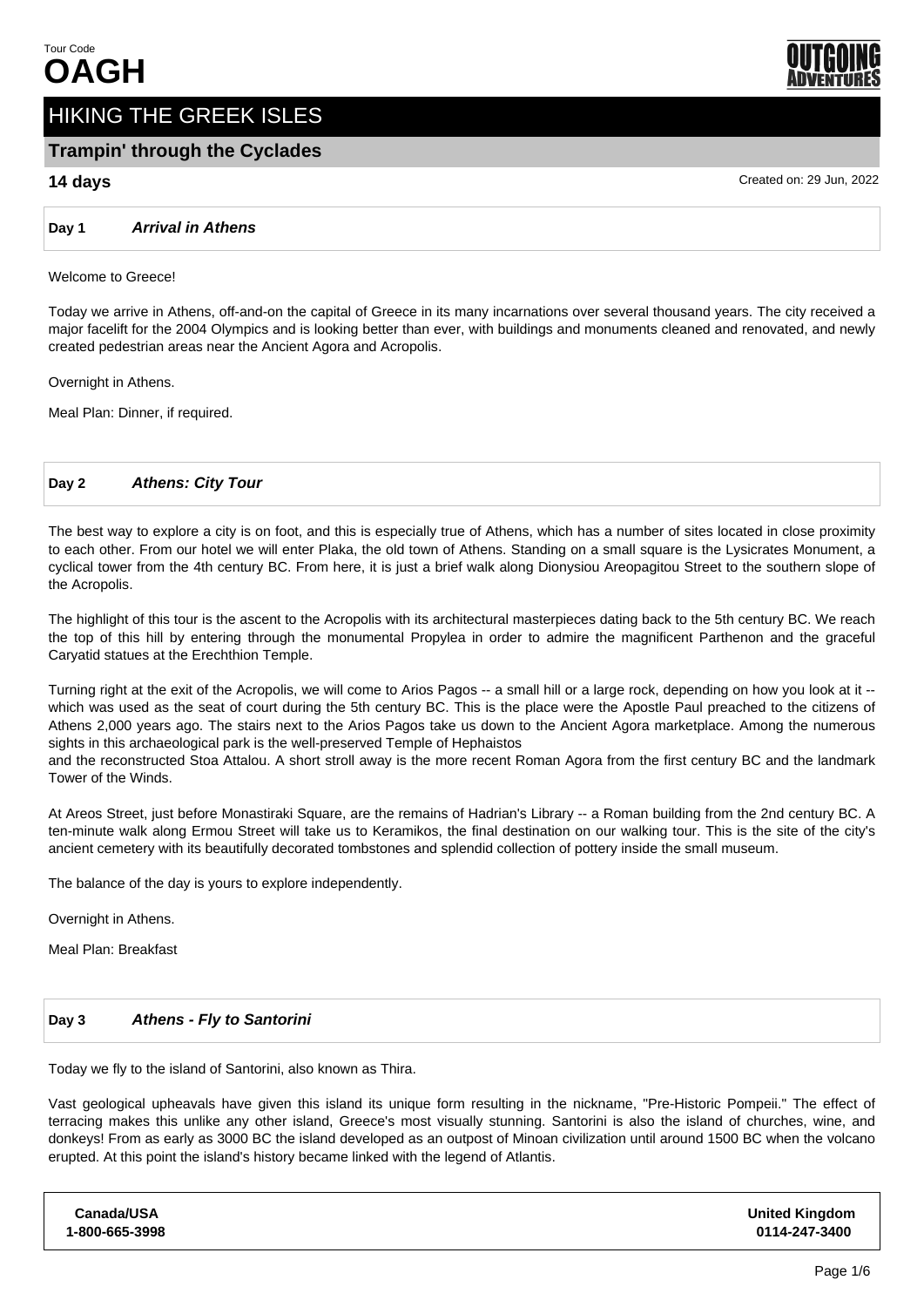We generally aim for a morning flight, which will allow us time to drop our bags (check-in later this afternoon - so be prepared!) and take a little orientation stroll around the main town of Fira, enjoying the incredible views.

Fira is the capital of the island and the most important village. Early in the 19th century the capital of the island was moved from Pyrgos to Fira. After the earthquake of 1956 a part of the town was destroyed (only a small part of the 18th century buildings were saved). Fira is perched on the edge of an impressive cliff 260m high and offers a great panorama over the submerged volcano. Here the small streets are filled with all kinds of shops, cafes, and restaurants.

Time-permitting we can break for lunch (on your own account), after which your Tour Leader can recommend some additional sightseeing and/or a hike.

Overnight on Santorini (Fira).

Meal Plan: Breakfast and Dinner

# **Day 4 Santorini: Akrotiri & the Caldera Rim to Oia**

We begin with a visit to Akrotiri, where excavations have revealed a complete prehistoric Minoan city with squares, streets and two-storey houses which contained marvelous frescoes. The buildings date to the late 16th century BC. No skeletons or treasures have been found in Akrotiri, so historians think that the inhabitants were forewarned of the eruption and were able to escape. The excavations have yielded evidence what has revolutionized our knowledge of the Late Bronze Age; indeed the town has been called a "bronze-age Pompeii."

We then travel to Fira where we begin our hike. Today's 3.5 hour hike takes us through the town's narrow walkways northward through the sister villages of Fira -- Firostefani and Imerovigli -- along the caldera rim to Oia ("Ee-ah") via a truly magnificent route. This is the most obvious hike on Santorini and offers many changing views of the deep blue sea, distant snow-white villages, and multi-hued caldera cliffs. Built on a steep slope of the caldera, many of Oia's dwellings nestle in the niches hewn in the volcanic rock. It was once a major fishing port but is principally known these days as probably the most dramatically situated town in the whole of Greece.

This afternoon is yours to explore Oia or Fira on your own. During your time in Fira we recommend a visit to the impressive Archaeological Museum. This museum features many pieces and exhibits specific to the Santorini site of Akrotiri, as well as artifacts dating back to the time of the Cycladic Civilization.

Overnight on Santorini (Fira).

Meal Plan: Breakfast and Dinner

## **Day 5 Santorini - Ferry to Amorgos**

Today we travel by ferry to the isle of Amorgos. The ferry likely stops at several lesser islands along the way and drops us at either Katapola, the main port of Amorgos, or Aegiali, the island's secondary port. If we must disembark at Katapola, we will travel by road to Aegiali where our hotel is located. We will likely arrive in time for dinner.

Amorgos's timeless monastery, scattered churches, and pleasant beaches offer both respite from tourists on the other islands and a taste of traditional Greece. For many, Amorgos has become the highlight of the tour, accurately described as "the soul of Greece." The locals are extremely friendly, the mountains surrounding the port majestic, and the sunsets stunning. It has been the location of several movies and is a super place for walks through idyllic olive groves. After bustling Santorini, this will be an abrupt shift of gears from touristic Greece to a much mellower and more authentic version.

Overnight on Amorgos.

Meal Plan: Breakfast and Dinner

| Canada/USA     | <b>United Kingdom</b> |
|----------------|-----------------------|
| 1-800-665-3998 | 0114-247-3400         |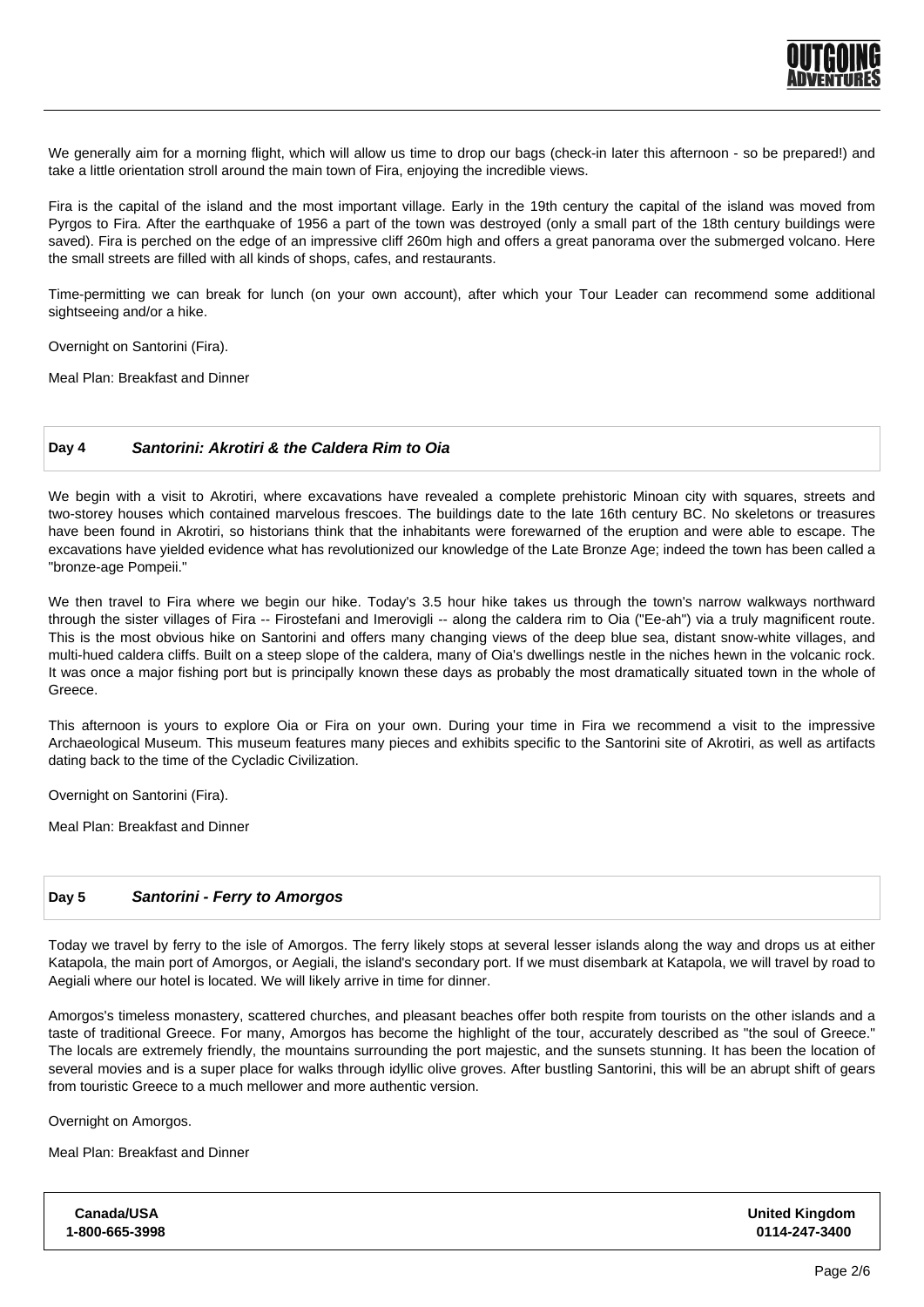

## **Day 6 Amorgos: Tholaria & Langada**

This hike is one of the most beautiful on Amorgos. The whole route involves magnificent ancient trails through the paleis above Aegiali. The panoramic views and the villages make this day an unforgettable experience. Aegiali is an area consisting of three traditional villages: Langada, Tholaria, and Potamos, which climbs the slope of the highest mountain on Amorgos, Krikellos (821m 2709 ft). They are built above a deep valley and the harbour of Aegiali where a beautiful sandy beach spans the gentle curve of the bay.

We begin our walk at Tholaria, located close to the location of the ancient city of Aegiali (Vigla). Our path is a cobbled donkey route that connected the villages prior to the building of the road (though locals still make the journey by donkey). This first stretch is a traverse that affords spectacular views of the entire valley and its three villages. We come to the gorge of Araklos, the historical church of Agia Triada, the old church of Panagia Epanohoriani, and the half-ruined settlement of Stroumbos.

Langada is located at the end of the valley in an idyllic location among steep rocky peaks and deep valleys. One hour from Langada (for those with energy remaining!) we can see the unique Byzantine monument of Theologos, a monastery of early Byzantine years. A bit further, the historical little chapel of Stavros is situated.

Langada is a great place for lunch. From here you can take the local bus back down to the harbour area, or stroll the downhill stretch through olive groves. The truly energetic can continue their hike another hour or up a steep path to a row of centuries old ruined windmills at an altitude of 540m / 1,792 ft. This makes for an exceptional spectacle; you stand on a rather narrow rocky ridge and you have an overview over the entire island, with the sea on both sides. All around you can see different islands: towards the south-east Astipalea, Anafi and Santorini, towards the north Ios, the small Cycladics, Naxos, Donoussa and even, on a clear day, Ikaria, all the way in the north-east. There is usually a lot of wind here, even when there is no wind at all down in the valley. The multitude of walls and fields at your feet make you dream about past agriculture and about all the activities that once took place up here.

DAY SUMMARY: The hike takes a little over four hours (real walking time). Terrain is undulating with loose stones and cobbled surfaces.

Overnight on Amorgos.

Meal Plan: Breakfast and Dinner

## **Day 7 Amorgos: Chora & Chozoviotissa Monastery (to Aegiali)**

Early this morning we travel by road to Chora, the capital of the island. We will pause here to stroll about the village, set high above the sea protected from pirates of bygone days. We leave the village and follow a magnificent staircase going down to the Monastery of Chozoviotissa. The dazzling white building, founded in the year AD 1099, clings precariously to a cliff face. We will enter the monastery and climb into its snug interior. Hopefully the docent will be available to show us around and provide access to the tiny but fascinating museum.

After our visit to the monastery, we commence our hike.\* This is definitely one of the most fabulous hikes in the Cyclades, and the longest and most difficult of our trip. We follow the spine of the island and discover some unique landscapes and flora and, of course, some stupendous views. Leaving the monastery, we climb a staircase into an impressive landscape; the silence is overwhelming. High above us towers a huge cliff and on the right you see the deep blue sea below.

We continue through impressive and rocky wilderness; soon we reach a kind of saddle with the two coasts of Amorgos both before and behind us. Soon we come to the Xenodochio, the remnants of a kind of medieval hotel on the roadfrom Chora to Aegiali. Gradually we get a great view on the elongated offshore islet of Nikouria. At Exo Meria, situated on a rocky plateau, we find some deserted houses and the ruins of two windmills. It is hard to imagine how difficult and lonely life must have been on this desolate spot.

The trail now continues like a magnificent balcony: far away you can already distinguish the village of Tholaria and all of a sudden you get a great view on the bay of Aegiali where our hike ends at a lovely beach where you can cool off and relax until dinner.

DAY SUMMARY: Approx 4-5 hours (actual walking, longer with stops) on uneven, undulating terrain. The path is quite well worn at first, though in places the route becomes quite vague. Expect loose stones and gravel. There is no shade along the route and one can

| Canada/USA     | <b>United Kingdom</b> |
|----------------|-----------------------|
| 1-800-665-3998 | 0114-247-3400         |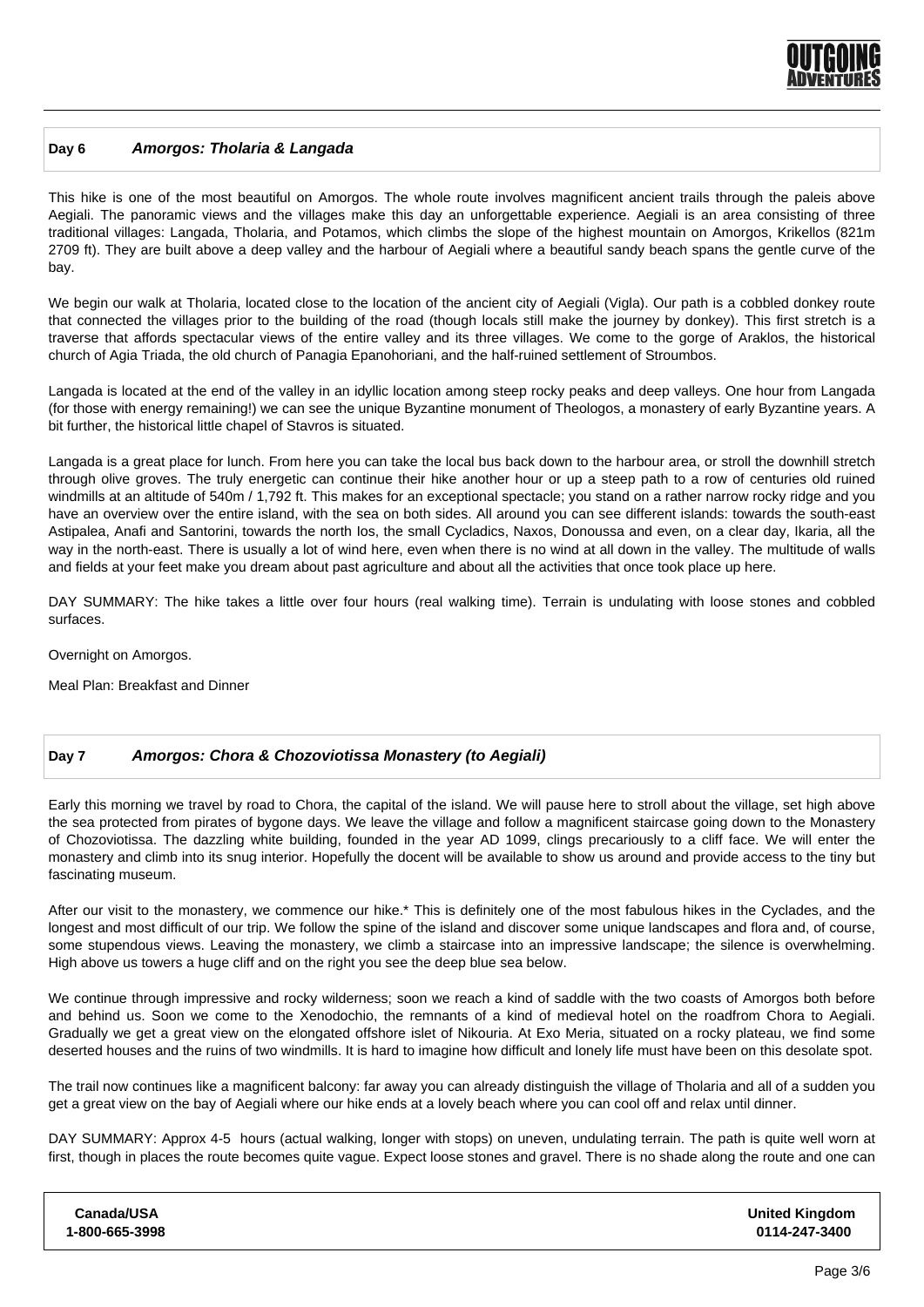

expect a chill wind, especially in the spring (thought the stupendous wildflowers make up for this!).

\* Some travellers choose to visit Chora and the monastery ONLY and forego today's hike. Please confer with your Tour Leader who, by this point, will have a good sense of your suitability for today's plans. A free afternoon on a beautiful island is often welcomed by tour participants.

Overnight on Amorgos.

Meal Plan: Breakfast and Dinner

| Day 8 | <b>Amorgos - Ferry to Naxos</b> |  |
|-------|---------------------------------|--|
|       |                                 |  |

Today we travel by ferry to the island of Naxos, the largest of the Cyclades Islands. Green, fertile, largely self-sufficient Naxos has not needed to go all out to attract tourists. This wealthy agricultural island exports an abundant harvest of olives, grapes, and potatoes throughout the Aegean, and only recently has begun to cater to tourists.

On arrival we will have a walking tour of Naxos Chora, the main town and capital of the island. On our stroll you will note the architecture of Naxos, distinct from that of any other Cycladic isle. The Venetians ruled this island from 1207 until the island fell to the Turks in 1566. Some descendants of the Venetians still live here and the influence of Venetian architecture is obvious in the Kastro and the fortified Venetian towers. Also specific to Naxos is the remarkable abundance of small Byzantine chapels, many of which contain exceptional frescoes dating from the 9th to the 13th centuries.

Our walk ends at the Portara, the big marble gate that stands high on the island of "Bacchus" and is the remains of the ancient temple of Apollo. The ruins of the temple are called "Palace" implying the palaces of Ligdami the ancient tyrant of Naxos (6th century BC). The legend says that Theseus abandoned Ariadne there when he passed through Naxos after he slew the mythical minotaur on Crete.

While in town you should purchase picnic items for tomorrow's hike, though we should be able to acquire refreshments in the villages we visit.

Overnight on Naxos.

Meal Plan: Breakfast

#### **Day 9 Naxos: Apiranthos - Fanari - Chalki**

This is the ideal hike on Naxos that ties together some of the prettiest villages on the island along an obvious, undulating route marked by red dots.

We start in the picturesque village of Apiranthos where we can first wander around for a short spell. We can visit the folk museum, consisting of three rooms of a not too old house: in the living room, the kitchen and the bedroom you can see all kinds of traditional objects and tools.

For the start of the actual hike, we leave from this beautiful little square and pass the church Kimissis tis Theotokou and church of Agia Paraskevi, with its white dome. We enjoy a wonderful descent on a meandering rocky trail amidst an impressive landscape. On the right you see the steep cliff of the Fanari, in front of you there is the marvellous valley with the villages of Moni, our next village.

At this point the path bends to the left sharply whereupon the really beautiful trail zigzags further upwards. The retaining walls of the monopati are still clearly visible. The path goes up fairly steeply and behind you, you can see that Apíranthos is quite extensive -- it also appears to consist of two parts. Beyond the village, towards the south east, you have a great view on the island of Donoussa, the island of Amorgos and behind the hill the other small islands.

We now walk again on a marvellous stone path and we can imagine ourselves on a green slope in the Alps. This is a truly beautiful climb; during the final minutes you take a meandering staircase, which has been crumbled away by unknown forces. On the right, on

| Canada/USA     | <b>United Kingdom</b> |
|----------------|-----------------------|
| 1-800-665-3998 | 0114-247-3400         |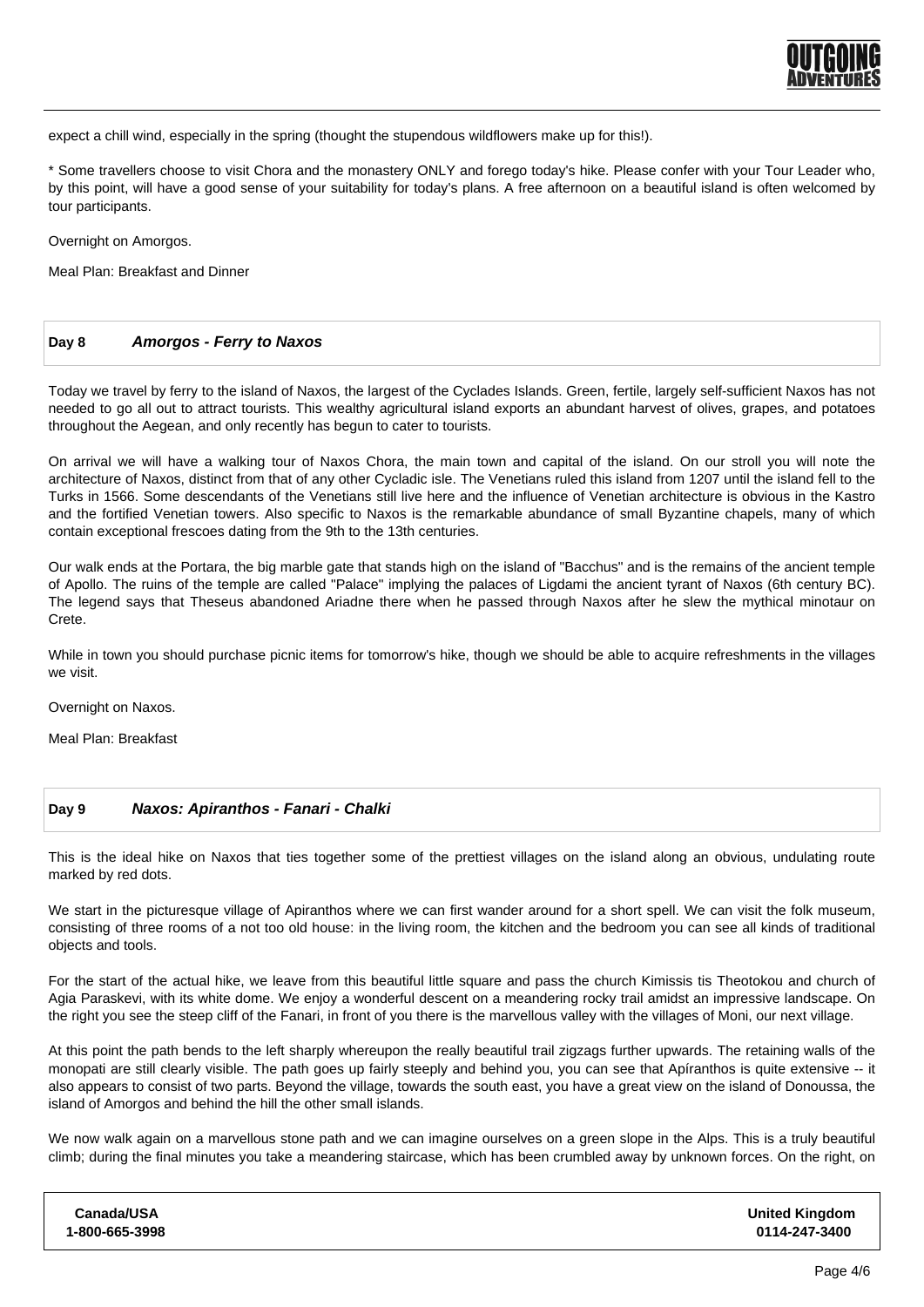

the lowest summit of Fanari, we find the small church with a picnic table. We have a great panoramic view: in the Tragea Valley you can see the villages of Damarionas, Chalki, and Moni. Beyond you can discern the bay of Naxos, with also the islands of Paros, Syros, Tinos and Mykonos.

We return to Apiranthos for lunch, and then take the local bus to Chalki where we can visit a distillery and walk to a Byzantine church. We return to our hotel in the late afternoon.

DAY SUMMARY: Altogether we have about three hours of actual hiking time, which means that in reality we should devote about six hours to this hike. We regret that the trail is somewhat overgrown and unmaintained in spots, but the route is still very rewarding.

Overnight on Naxos.

Meal Plan: Breakfast and Dinner

#### **Day 10 Naxos - Ferry to Mykonos**

This morning we travel by ferry the short distance to the island of Mykonos and transfer to our hotel located a short drive away from town at Platy Yialos beach, where we can enjoy the peace and quiet away from town but still be close enough to conveniently access Chora using the frequent local buses.

Later this afternoon we venture into town for a walking orientation tour before dinner in town. We wander the pirate-proof streets of town and see the Paraportiani Church near the quay, an architectural masterpiece of five chapels in one. From the harbour waterfront, you can watch the local fishing boats, or venture into the labyrinth of dazzling, white-washed streets to the many churches, tavernas, or shops selling artisan crafts, jewelry and the latest fashions. In the distance stand a string of windmills that once harnessed the breezes of days gone by. As one of the most cosmopolitan Greek islands, Mykonos is legendary for its shopping and nightlife.

After our walk we will have dinner at one of the many restaurants in town before sampling some of the gay nightlife. Bus or taxi back to our hotel on your own.

Overnight on Mykonos.

Meal Plan: Breakfast and Dinner

# **Day 11 Mykonos: Free Day**

There are many beaches on Mykonos and today we can enjoy them to their fullest. You can also head back into town for more independent exploration and/or shopping. Your Tour Leader can help you plan your day. Enjoy!

Overnight on Mykonos.

Meal Plan: Breakfast

#### **Day 12 Mykonos: Boat trip to Delos**

This morning (not toooo early) we meet the boat and guide who will take us to the tiny sacred island of Delos (30 minutes away).

Delos gives the whole group of islands surrounding it their name, the Cyclades -- so named because they form a circle (kyklos) around Delos. We will see the Agora of the Competialists, Roman merchants or freed slaves who worshipped the guardian spirits of crossroads; the Sanctuary of Apollo, the three temples of Apollo and the Sanctuary of Dionysus. In the House of the Masks we are able to see a mosaic portraying Dionysus riding on a panthers back. The theatre here could seat 5,500 people. From the top of Delos Mountain we have a spectacular view of the entire island.

| Canada/USA     | <b>United Kingdom</b> |
|----------------|-----------------------|
| 1-800-665-3998 | 0114-247-3400         |